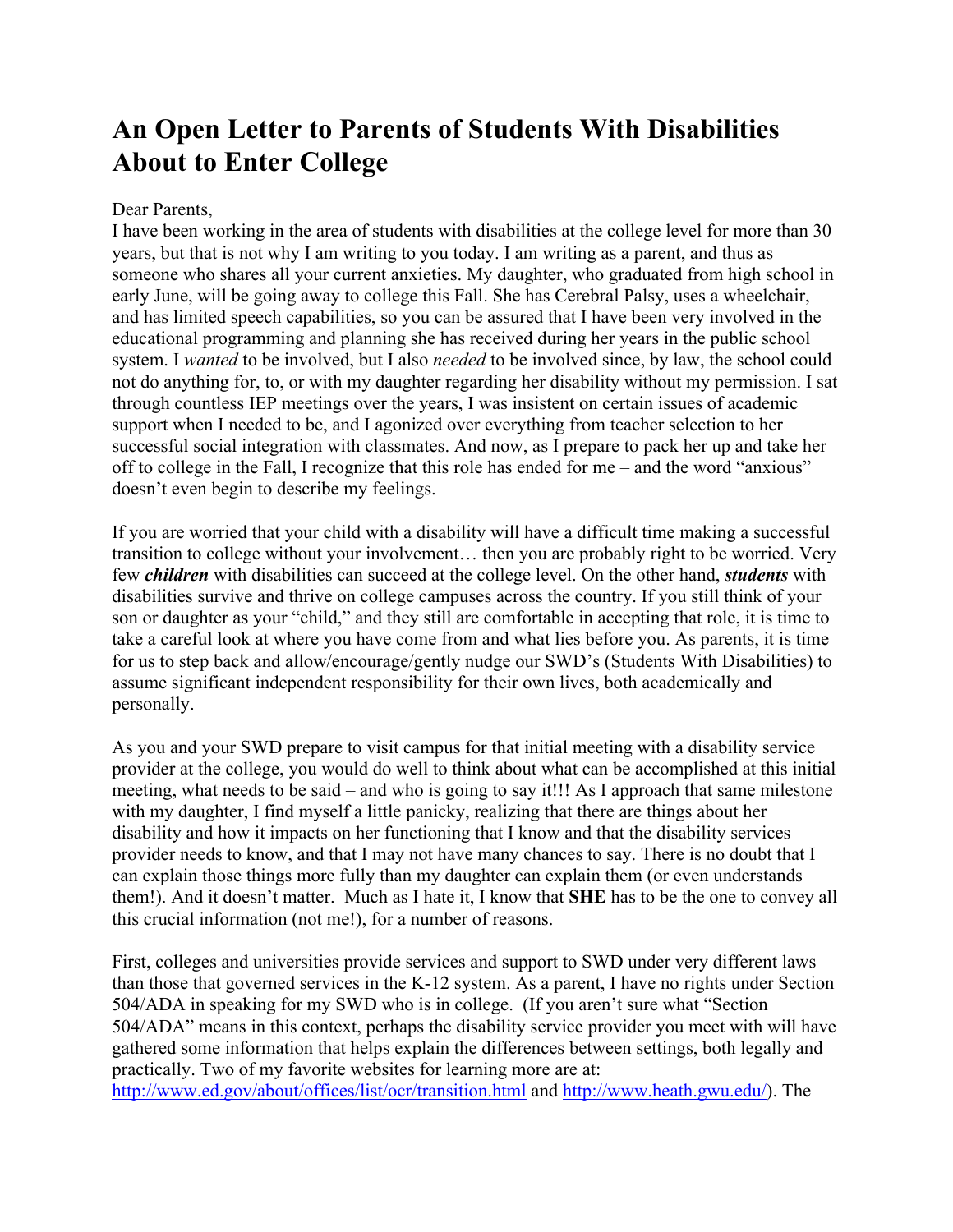services and support available to SWD are sometimes very different than what was provided in high school, and the college is under no obligation to continue the services given in high school or to adhere to the recommendations of an outside diagnostician. The college will make its own determination of what services and support to offer, based on the documentation of disability and their interview with your SWD. There are no IEP's in college, there is no place to sign off with my parental approval. Indeed, the college doesn't legally have to care whether I am satisfied or not. My daughter is responsible for her own destiny now.

More importantly, while this may be your last chance to convey all that important information on to the college, it is your SWD's *first* chance to convey that information all by himself/herself. Don't spoil that opportunity, and don't interfere. Remember, while you and your SWD are learning more about the campus, the resources, and the people who will be there to help when needed, the disability service provider is learning more about your son/daughter, as well. You want their first impression to be one that is positive and reassuring. The service provider is anxious to find out whether your SWD is mature enough to handle the responsibilities and independence of college life. Here are some specific suggestions for helping your SWD to shine in this newly focused spotlight:

- **DON'T** be insulted if you are not invited to sit in on the initial meeting between your SWD and the disability services folks. Some institutions have found that it is helpful for them to speak directly (and alone!) to the student in order to get a feel for how knowledgeable and confident s/he is in sharing information about past services, what works and doesn't work, and what accommodations they hope to have at the college level. You will get a chance to ask your questions, but recognize that it may come later, rather than sooner.
- If you are invited to sit in on the meeting with the disability services folks, **DO**  acknowledge your SWD as the authority on their disability-related needs by making it clear that you believe they have all the answers! Try focusing your visual attention on your son/daughter instead of trying to make eye contact with the interviewer. If you look to your SWD, so will the professional.
- **DON'T** begin any sentence with "S/He needs to have..." Instead, you can try, "In high school, s/he had…" or "The person who tested him/her suggested…" but it would actually be better if you said *nothing at all*! Try to talk as little as possible in the meeting. This is not your meeting. Remember, you are there as an observer, not as a participant.
- **DO** take some time prepping your son/daughter in advance on the issues that you think need to be discussed – the things that you would say if you had the chance. Make a list of the topics you would bring up, explain why you think each is important, and make sure your SWD has the list in hand when s/he goes into the interview. Rehearse with your son/daughter, if they will let you. If they are typical teens and aren't comfortable sitting through that kind of rehearsal, settle for making them sit and listen while you demonstrate how you would approach certain subjects. For example, "I think you should tell them about how the teachers arranged for extra time for you on tests when you were in high school. I'd probably say, 'In high school, I was allowed extra time for tests in English because it takes me a long time to put my thoughts in writing, but I never needed it in Math.'" Your SWD may not acknowledge the strategies you share, but you may be surprised to hear those words come out of his/her mouth at the interview!